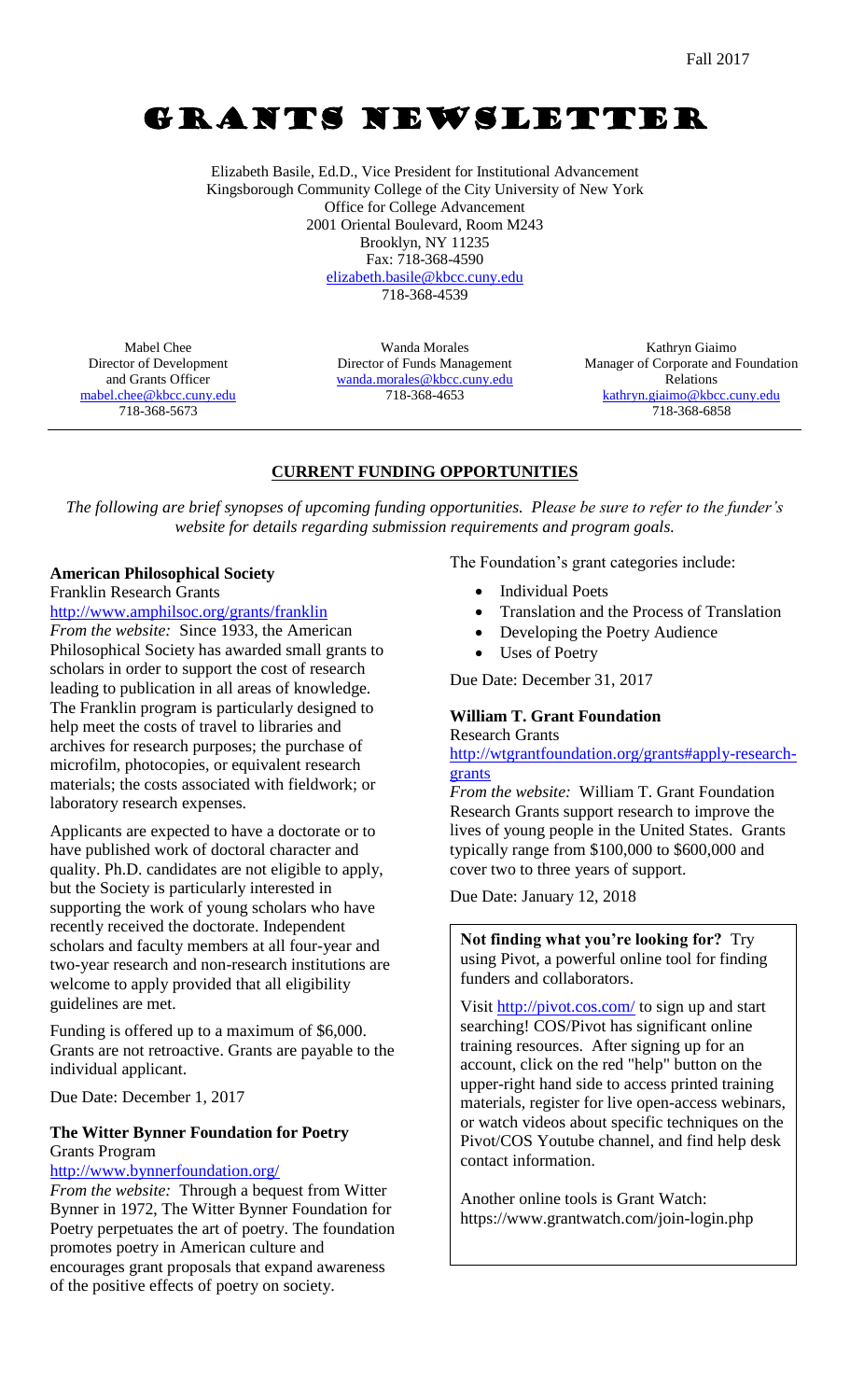## **Kress Foundation**

History of Art Grants Program

[http://www.kressfoundation.org/grants/default.aspx](http://www.kressfoundation.org/grants/default.aspx?id=142) [?id=142](http://www.kressfoundation.org/grants/default.aspx?id=142)

Through its Grants Programs, the Kress Foundation supports scholarly projects that promote the appreciation, interpretation, preservation, study and teaching of European art from antiquity to the early 19th century.

Due Date: January 15, 2018

## **National Endowment for the Arts**

NEA Big Read Grant

https://www.artsmidwest.org/programs/neabigread Annually, the program supports approximately 75 dynamic community reading programs, each designed around a single NEA Big Read book.

Each community program that receives an NEA Big Read grant—which ranges between \$5,000 and \$15,000—is also provided with resources, outreach materials, and training on various aspects such as working with local partners, developing public relations strategies, and leading book discussions and Q&As.

Due Date: January 24, 2018

## **National Science Foundation**

Improving Undergraduate STEM Education: Education and Human Resources (IUSE: EHR) [https://www.nsf.gov/funding/pgm\\_summ.jsp?pims\\_](https://www.nsf.gov/funding/pgm_summ.jsp?pims_id=505082) [id=505082](https://www.nsf.gov/funding/pgm_summ.jsp?pims_id=505082)

## **Simons Foundation**

Targeted Grants in Mathematics and Physical Sciences

[https://www.simonsfoundation.org/funding/funding](https://www.simonsfoundation.org/funding/funding-opportunities/mathematics-physical-sciences/targeted-grants-in-mps/) [-opportunities/mathematics-physical](https://www.simonsfoundation.org/funding/funding-opportunities/mathematics-physical-sciences/targeted-grants-in-mps/)[sciences/targeted-grants-in-mps/](https://www.simonsfoundation.org/funding/funding-opportunities/mathematics-physical-sciences/targeted-grants-in-mps/)

*From the website:* The Simons Foundation's Mathematics and Physical Sciences (MPS) division invites applications for its new Targeted Grants in MPS program. The program is intended to support high-risk projects of exceptional promise and scientific importance on a case-by-case basis.

A typical Targeted Grant in MPS provides funding for up to five years. The funding provided is flexible and based on the type of support requested in the proposal. Expenses for experiments, equipment, or computations, as well as for personnel and travel, are allowable.

Due Date: Rolling deadline

#### **Spencer Foundation**

Small Research Grants aim to support smaller scale or pilot research projects that have budgets of \$50,000 or less. Proposals are encouraged from scholars across a variety of disciplines in an effort to fund field-initiated education research. <https://www.spencer.org/small-research-grants>

Due Dates: February 1, May 1, and August 1, 2018

Due Date: December 12, 2017

If you are interested in applying for a grant, please contact Mabel Chee, Director of Development and Grants Officer, to discuss your proposed project at ext. 5673 or Mabel.Chee@kbcc.cuny.edu.

In addition, the Office of College Advancement and KCTL invite you to attend the following grant workshops:

- 1) Tuesday, November  $14<sup>th</sup>$ , 11:30 am 12:30 pm
- 2) Monday, December  $4<sup>th</sup>$ , 3:00 pm  $-4:00$  pm

Location: KCTL Conference Room, M-391

## **CUNY Internal Funding Programs**

The CUNY Office of Research is committed to supporting research excellence at CUNY community colleges. Since 2006, the Community College Research Grant Program has funded collaborative, interdisciplinary, and undergraduate research projects resulting in faculty and student development. For the 2017-2018 competition, the program will accept proposals from faculty across all disciplines for awards of up to \$10,000. Proposals may be submitted by individual faculty or collaborative teams. They encourage applications that involve undergraduate students.

*The submission deadline is December 1, 2017. They will announce the awards by the end of February, so that project work may commence in the summer of 2018*. They expect to make 5-10 CCRG awards in 2018.

http://www2.cuny.edu/research/faculty-resources/internal-funding/community-collegeresearch-grant-program/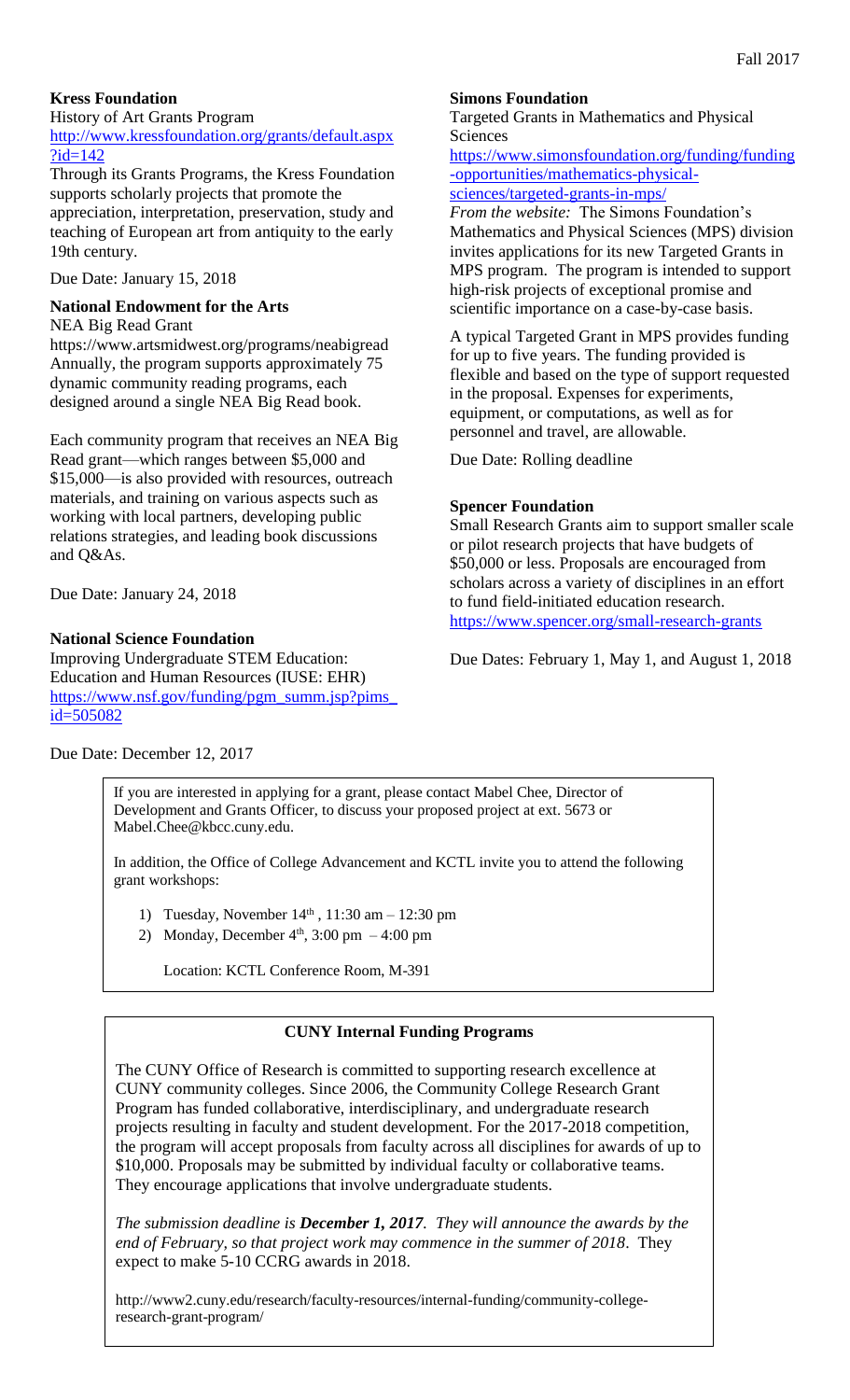## **PSC CUNY 2017 - 2018 CYCLE 48 AWARDS**

#### **Scott Cally**

Department of Communications & Performing Arts \$2,976.00 Cultural Perspectives on Visual Story Telling: Reviewing ScenoFest Performances at World Stage Design 2017

#### **Jennifer Corby**

Department of History, Philosophy & Political Science \$3,497.40 Reclaiming Time - Freedom and Futurity in Theory and Practice

#### **Emral Devany**

Department of Biological Sciences \$3,483.00 Tumor specific molecular mechanisms of RNA binding protein RNPC1

#### **Alfred Dolich**

Department of Mathematics & Computer Science \$2,500.00 Finite Dp-Rank Ordered Groups and Valued Fields

#### **Maureen Fadem**

Department of English \$3,499.02 The Poetry of Medbh McGuckian: Iterations of Silence

#### **Lourdes Follins**

Department of Behavioral Sciences & Humanities \$4,530.00 Constructions of Inequity and Illegitimacy: Experiences of Faculty of Color and Faculty with Disabilities

#### **Bruno Gulli**

Department of History, Philosophy & Political Science \$3,499.02 Sovereign Violence and the Work of Resistance

#### **Amy Karp**

Department of English \$3,499.02 What Remains Here: A Meditation on Jewish Queer Travels, Citizenship, and Ghostly Matters

#### **John Keller**

Department of English \$6,000.00 Je Suis Melanie: A Feature Film

#### **Natasha Lvovich**

Department of English \$6,000.00 Multilingual Identity and Creativity: Translingual Writers as Tricksters of Language

#### **Catherine Ma**

Department of Behavioral Sciences & Humanities \$3,499.02 Exploring the Lived Experiences of Immigrant Students in a Community College Setting Post 2016 Election

#### **Caterina Pierre**

Department of Art \$3,500.00 Death of the Hero in France: The Tomb of Abbé (Eugène Charles) Miroy by René de Saint-Marceaux (1871-1873) and Popular Symbols of Resistance and Liberation in Reims

#### **Varattur Reddy**

Department of Physical Sciences \$3,500 Synthesis of ruthenium-curuminoids as anticancer agents

#### **Paul Ricciardi**

Department of Communications & Performing Arts \$3,499.02 Frederic Church: a site-specific devised theatre performance

#### **Emily Schnee**

Department of English \$5,955.00 Understanding Community College Persistence from the Bottom Up: A Longitudinal Study of Student Experience

#### **Susan Spivack**

Department of Art \$3,499.02 Children's Book

#### **Keisha Thompson**

Department of Behavioral Sciences & Humanities \$5,713.18 Get On Up Sisters: Exploring The Role of Women in the 1970 Black Power Revolution in Trinidad & Toba

#### **Amy Washburn**

Department of English \$3,499.02 The New Moderns' Recruit: Gertrude Stein, Alice B. Toklas, and the Lesbian Avengers' Valentine's Day

#### **Dominic Wetzel**

Department of Behavioral Sciences & Humanities \$3,499.02 From Nuns to 'Nones': Exploring How Gender and Sexuality Have Contributed to the Rise of the Religiously Unaffiliated

#### **Eben Wood**

Department of English \$4,530.00 The Amnesia Machine: The Korean War and American Memory

## **PSC CUNY Application Cycle 49**

The deadline for all Cycle 49 submissions will be **Friday, December 15, 2017 11:59PM EST**.

https://www.rfcuny.org/RFWebsite/research/content. aspx?catID=1200

Cycle 49 PSC-CUNY Awards will have a start date of July 1, 2018.